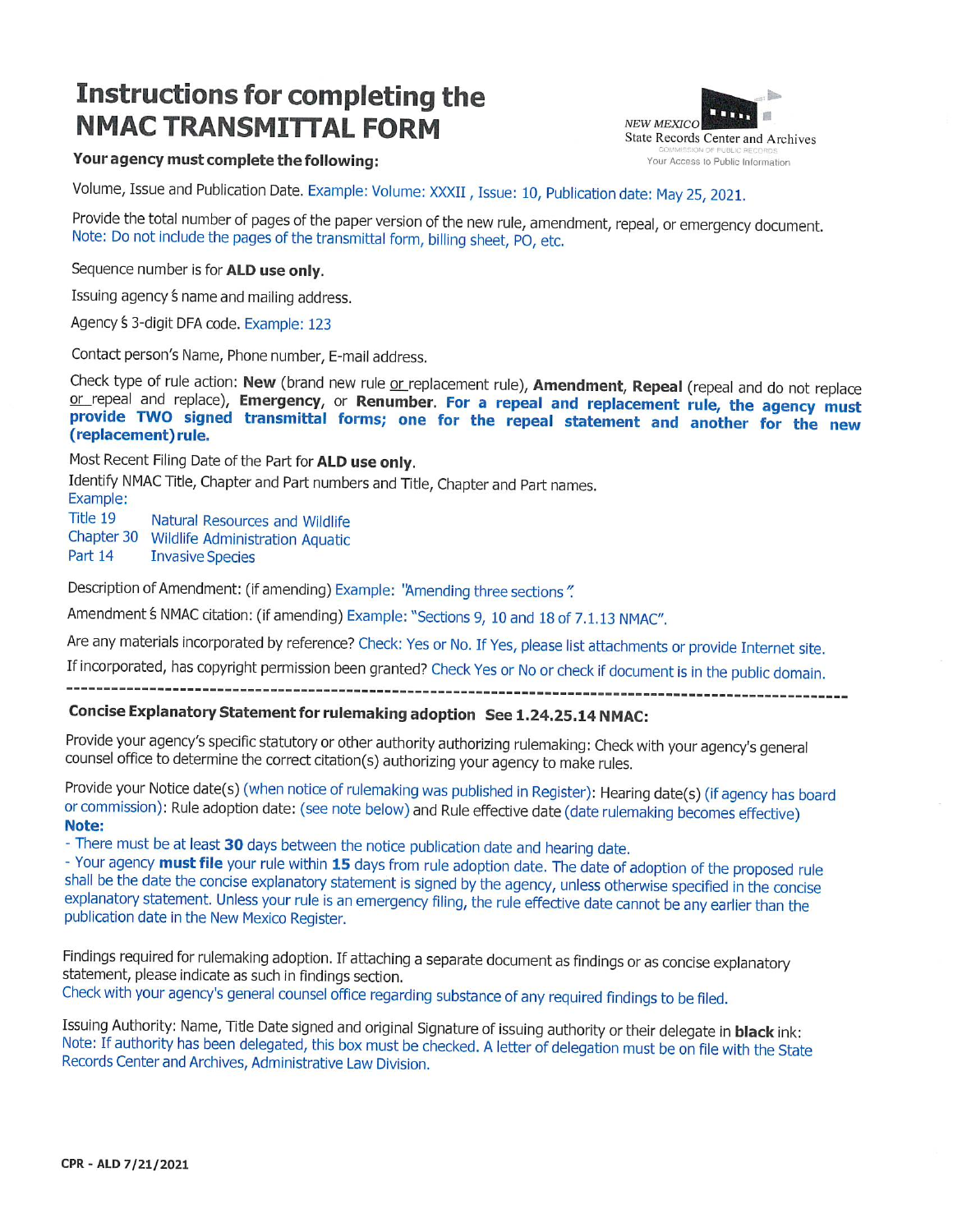| $\sim$<br><b>NMAC</b><br>.<br>翻                                                                                                                         |  |  |  |  |
|---------------------------------------------------------------------------------------------------------------------------------------------------------|--|--|--|--|
| <b>NEW MEXICO.</b><br><b>Transmittal Form</b><br>State Records Center and Archives<br>COMMISSION OF PUBLIC RECORDS<br>Your Access to Public Information |  |  |  |  |
| Volume:   XXXIII<br>Issue:<br><b>Publication date:</b><br>11<br><b>Number of pages:</b><br>(ALD Use Only)<br>06/07/2022<br>2<br>Sequence No.            |  |  |  |  |
| Issuing agency name and address:<br><b>Agency DFA code:</b>                                                                                             |  |  |  |  |
| Early Childhood Education and Care Department<br>611                                                                                                    |  |  |  |  |
| <b>Contact person's name:</b><br>Phone number:<br>E-mail address:                                                                                       |  |  |  |  |
| Devi Gajapathi<br>505-231-5820<br>Devi.gajapathi2@state.nm.us                                                                                           |  |  |  |  |
| Type of rule action:                                                                                                                                    |  |  |  |  |
| (ALD Use) Recent filing date:<br>New<br>Amendment<br>Repeal<br><b>Emergency</b><br>Renumber                                                             |  |  |  |  |
| Title number:<br>Title name:                                                                                                                            |  |  |  |  |
| 8<br>Social Services                                                                                                                                    |  |  |  |  |
| Chapter number:<br><b>Chapter name:</b>                                                                                                                 |  |  |  |  |
| 15<br>Child Care Assistance                                                                                                                             |  |  |  |  |
| Part number:<br>Part name:                                                                                                                              |  |  |  |  |
| $\overline{2}$<br>Requirements for Child Care Assistance Programs for Clients and Child Care Providers                                                  |  |  |  |  |
| Amendment description (If filing an amendment):<br>Amendment's NMAC citation (If filing an amendment):                                                  |  |  |  |  |
| <b>Emergency - Amending three</b><br>Sections 9, 12 & 14 of 8.15.2 NMAC                                                                                 |  |  |  |  |
| sections.                                                                                                                                               |  |  |  |  |
|                                                                                                                                                         |  |  |  |  |
| Are there any materials incorporated by reference?<br>Please list attachments or Internet sites if applicable.<br>Yes<br>No                             |  |  |  |  |
| Ιx                                                                                                                                                      |  |  |  |  |
|                                                                                                                                                         |  |  |  |  |
| If materials are attached, has copyright permission been received?<br>Yes<br><b>Public domain</b><br>No                                                 |  |  |  |  |
| Specific statutory or other authority authorizing rulemaking:                                                                                           |  |  |  |  |
|                                                                                                                                                         |  |  |  |  |
| Subsection E of 9-29-6 and Subsection D of 9-2A-7 NMSA 1978.                                                                                            |  |  |  |  |
|                                                                                                                                                         |  |  |  |  |
|                                                                                                                                                         |  |  |  |  |
|                                                                                                                                                         |  |  |  |  |
|                                                                                                                                                         |  |  |  |  |
|                                                                                                                                                         |  |  |  |  |
|                                                                                                                                                         |  |  |  |  |

 $\sim$ 

÷,

| Notice date(s): | Hearing date(s): | Rule adoption date: | Rule effective date: |
|-----------------|------------------|---------------------|----------------------|
| 'N/A            | N/A              | 05/06/2022          | 05/06/2022           |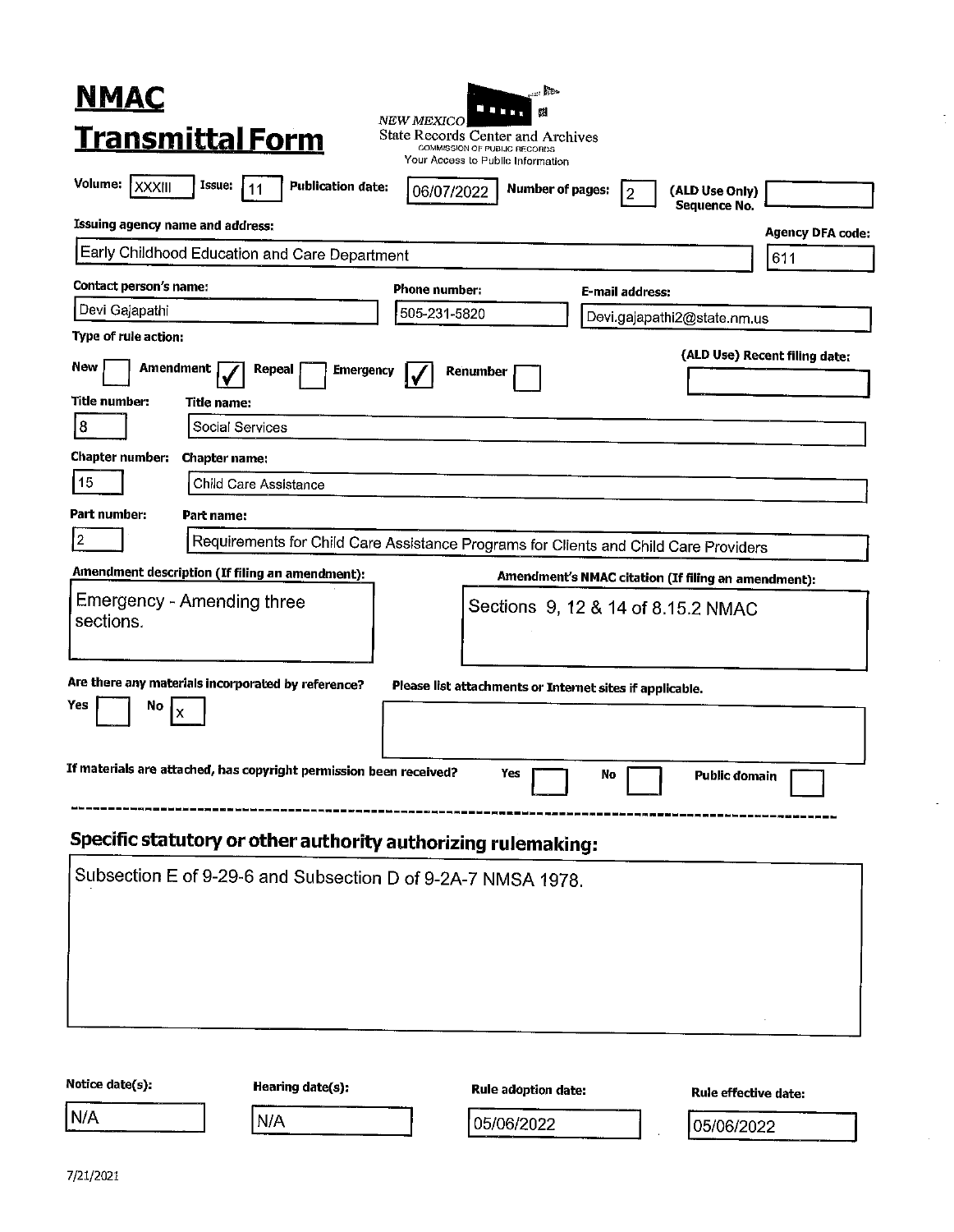### **Concise Explanatory Statement For Rulemaking Adoption:**

## **Findings required for rulemaking adoption:**

**Findings MUST include:** 

- Reasons for adopting rule, including any findings otherwise required by law of the agency, and a summary
- of any independent analysis done by the agency;
- Reasons for any change between the published proposed rule and the final rule; and
- Reasons for not accepting substantive arguments made through public comment.

Please see attached document.

Issuing authority (If delegated, authority letter must be on file with ALD): Name:

Elizabeth Groginsky

Check if authority has been delegated

Title:

Cabinet Secretary, ECECD

#### Signature: (BLACK ink only OR Digital Signature)

Date signed: Z  $\mathbb{R}$ 5/6/202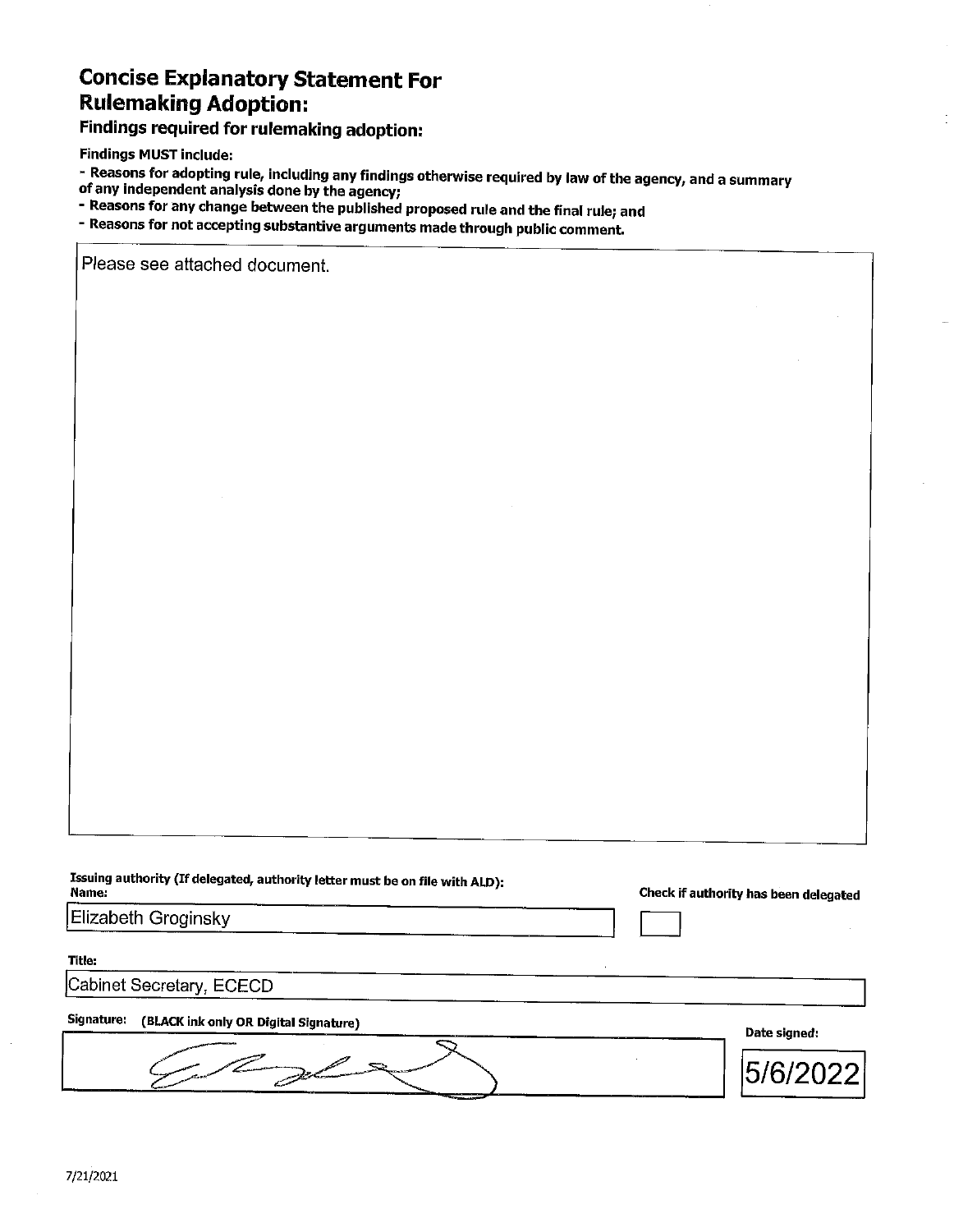### **8.15.2 NMAC Concise Explanatory Statement For Rulemaking Adoption:**

These amendments are emergency rule amendments made pursuant to NMSA 1978, § 14-4-5.6. These are temporary rule amendments. Pursuant to NMSA 1978, § 14-4-5.6(E), these emergency amendments are not permanent and will expire if no permanent rule is adopted within one hundred and eighty (180) days from the effective date of these emergency amendments. These emergency amendments are necessary because the Early Childhood Education and Care Department (ECECD) finds that the time required to complete the normal rulemaking procedures would (1) cause an imminent peril to the public health, safety and welfare of families receiving or needing child care assistance subsidies from ECECD; and, (2) to ensure that the child care assistance subsidy system remains economically viable for all intended recipients in New Mexico and provides an incentive for parents and guardians to return to work or remain in the workforce.

For these reasons, these emergency rule amendments are filed, effective on the dates set forth below, to amend 8.15.2 NMAC, Sections **8.15.2.9(G); 8.15.2.12; and 8.15.2.14(C)(2).**

#### **Summary:**

ECECD amends 8.15.2.9(G) NMAC on an emergency basis in order to raise the eligibility income level for New Mexico families to receive cost-free child care, from entry at 350% of the federal poverty level (FPL) up to 400% FPL. ECECD is also amending 8.15.2.12 and 8.15.2.14(C)(2) NMAC, recertification and case closure/suspension, to raise the income levels from 400% FPL to 425% FPL for a family to continue qualifying for cost-free child care. The amendments to these sections, in addition to those emergency amendments ECECD enacted on May 1, 2022, effectively raises the income level for families in New Mexico to be eligible to receive cost-free child care, thereby allowing more parents to return to work. These emergency changes allow a family of four to enter into ECECD's cost-free child care system at 400% FPL and continue receiving cost-free child care up until the family earns 425% FPL. For purposes of reference, the U.S. Health and Human Services (HHS) Department's 2022 federal poverty guidelines for the 48 Contiguous States set 400% of the FPL for a family of four at \$111,000 annually. *See* [https://aspe.hhs.gov/topics/poverty-economic-mobility/poverty-guidelines.](https://aspe.hhs.gov/topics/poverty-economic-mobility/poverty-guidelines) That means a family of four in New Mexico can receive cost-free child care if they earn \$111,000 or less annually, and can continue to receive the subsidy until they earn over \$117,937.56.

**8.15.2.9 NMAC amends the Priorities for Assistance as follows in order to raise the eligibility income level for New Mexico families to receive cost-free child care, from entry at 350% of the federal poverty level (FPL) up to 400% FPL:**

**G.** *Priority four plus: During this period of economic recovery and subject to budgetary considerations, child care assistance for essential workers whose income is above two hundred percent of the federal poverty level but at or below [three] four hundred [fifty] percent of the federal poverty level, adjusted annually in accordance with federal guidelines. These families are certified for a 12 month block of time and will remain eligible at or below four hundred and twenty-five percent of the federal poverty level. Exceptions to the 12 month certification period are included in 8.15.2.11 NMAC. The department prioritizes child care services within priority four plus for children with special needs, disabilities, homeless families, and for teen parents*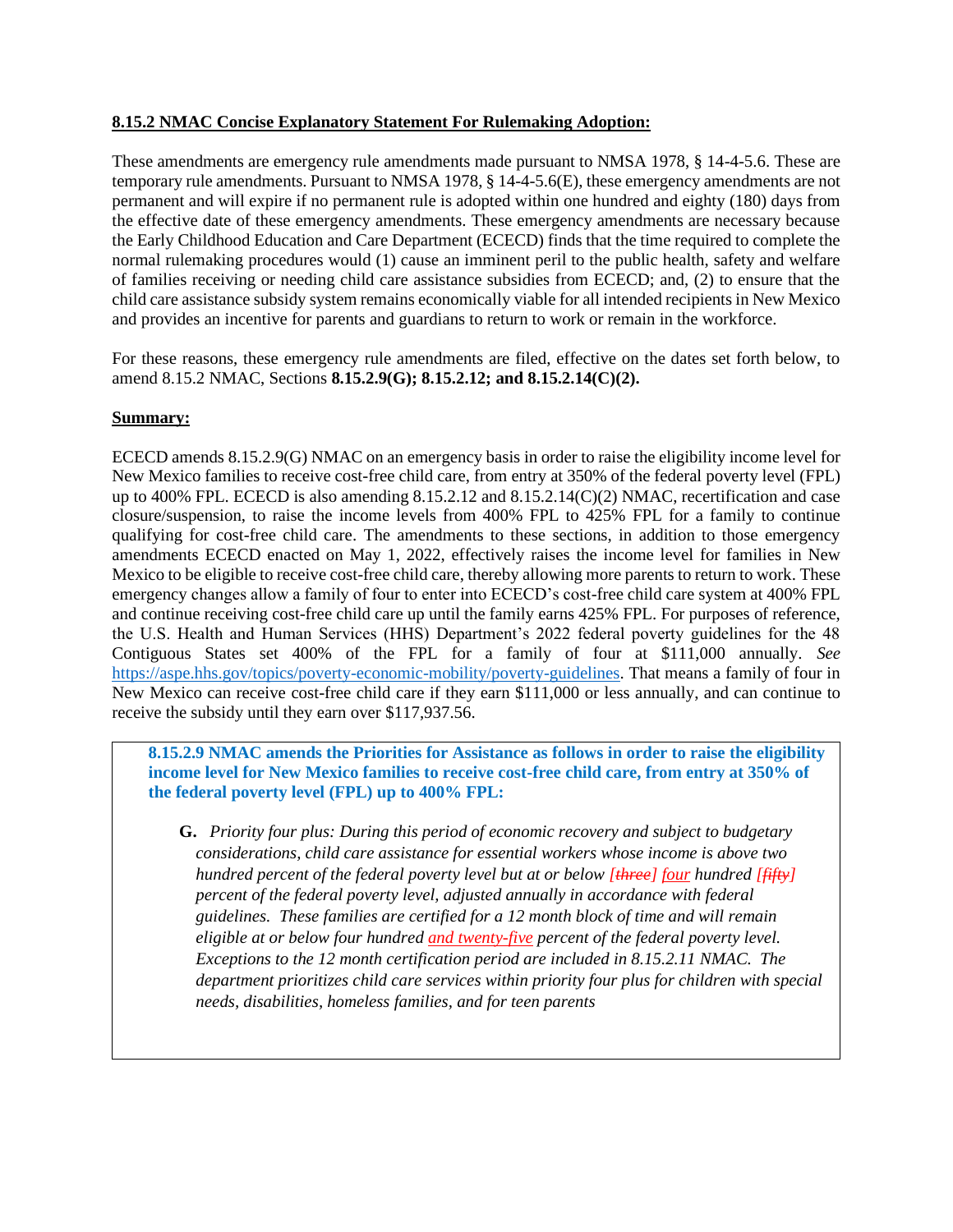### **8.15.2.12 NMAC amends the Recertification as follows in order to raise the income levels from 400% FPL to 425% FPL for a family to continue qualifying for cost-free child care:**

*Recertification: Clients must recertify for services at the end of their eligibility period by complying with all requirements of initial certification. Clients who recertify will qualify at or below two hundred and fifty percent of the federal poverty level. Clients above two hundred and fifty percent of the federal poverty level must qualify as an essential worker as defined in Paragraph (2) of Subsection E of 8.15.2.9 NMAC. Clients designated as essential workers who recertify must be at or below four hundred and twenty-five percent of the federal poverty level. If recertification is not completed in a timely manner, the case may be closed on the last day of the month for which assistance is provided under the previous child care placement agreement. At time of recertification, clients must provide documentation of income, or proof of school enrollment. Changes in income, household size, employment, training or educational status are noted in the client's record. Co-payment, if applicable, is re-determined at the time of recertification. A 12-month certification period will be granted in accordance with eligibility requirements outlined in Subsection B of 8.15.2.11 NMAC.*

**8.15.2.14 (C)(2) NMAC amends the Case Suspensions and Closure requirements as follows in order to raise the income levels from 400% FPL to 425% FPL for a family to continue qualifying for cost-free child care:** 

**C.** *(2) income in excess of two hundred and fifty percent federal poverty level or a client designated as an essential worker, as defined in Paragraph (2) of Subsection E of 8.15.2.9 NMAC, with an income in excess of four hundred and twenty-five percent of the federal poverty level.*

ECECD amends the above sections on an emergency basis, in addition to those emergency amendments enacted to this chapter on May 1, 2022, to encourage the economic recovery of the state by ensuring that a sufficient workforce exists for the New Mexico economy to recover from the COVID-19 public health emergency, rising national inflation, and other economic stressors affecting New Mexico's working class. ECECD, along with other state agencies and the Governor's Office, witness countless parents and families throughout New Mexico unable to afford quality child care. Parents and families unable to afford the rising costs of child care, and therefore unable to return to the workforce full or even part time, risk New Mexico's economic recovery due to the fact that there is a continued shortage in the workforce. These emergency amendments will ensure that the majority of New Mexico's working class families can attain cost-free child care and help jumpstart New Mexico's economy by allowing parents and guardians to return to work and rely on subsidized child care.